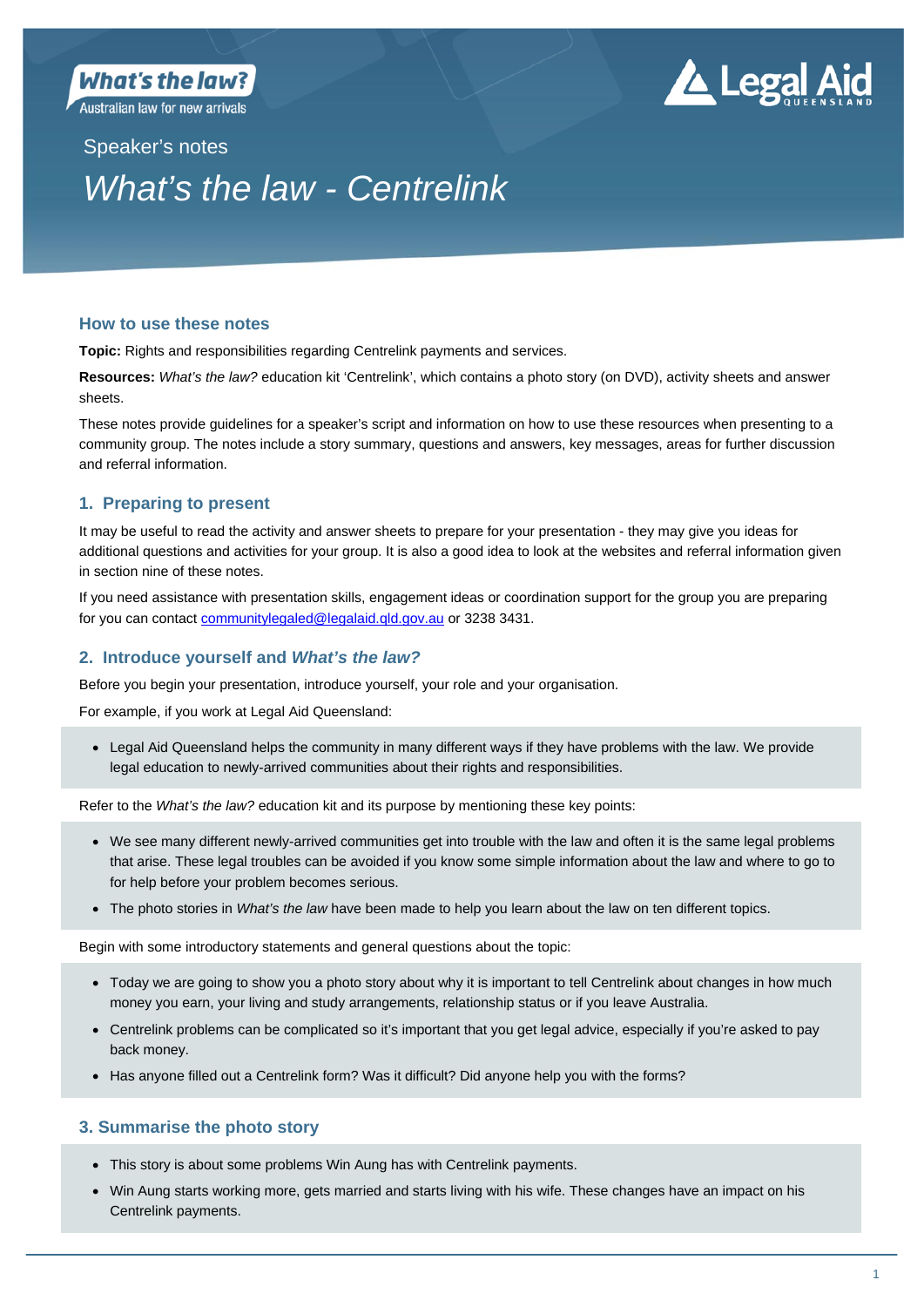Centrelink sends him a letter saying that he needs to pay Centrelink \$2000.

## **4. Ask questions**

To strengthen engagement with the photo story and develop the group's legal literacy, ask key questions before showing the story. This will encourage the group to watch actively and think about key messages.

While you are watching the photo story think about the next three questions:

- **1) What should Win Aung do when his circumstances change?**
- **2) What could happen if you don't tell Centrelink about changes in your life?**
- **3) What can you do if you disagree with a decision Centrelink makes about your payments?**

#### **5 . Show the photo story**



#### **6. Answer the questions**

Ask the same key questions after you show the story and allow for discussion to tease out the right answers.

#### **What should Win Aung do when his circumstances change?**

Win Aung must tell Centrelink if he earns more money or if any other important things change in his life.

#### **What could happen if you don't tell Centrelink about changes in your life?**

- Centrelink has many different ways they can find out about changes in your circumstances. For example, they can check with your employer or other government departments.
- If you don't tell Centrelink and you get more money, you may have to pay that money back.
- If you tell them incorrect information on purpose you may be charged with a criminal offence.
- If you don't understand something Centrelink tells you, ask for an interpreter.
- Do not ignore any letters from Centrelink.

#### **What can you do if you disagree with a decision Centrelink makes about your payments?**

- You can ask for the decision to be looked at again.
- Legal Aid Queensland can help you get the decision looked at again if you have to pay back money or go to court. They can also help if your payments have been stopped or you cannot get a payment.
- Legal Aid Queensland is a separate organisation from Centrelink. The information you tell Legal Aid Queensland lawyers about your Centrelink problems will not be told to Centrelink.

#### **7. Emphasise key messages**

- Tell Centrelink about any changes in your life which effect your financial situation.
- If you don't understand something Centrelink tells you, ask for an interpreter. Do not ignore Centrelink letters.
- Call **Legal Aid Queensland** or your **community legal centre** if you have legal problems or have to go to court.

## **8. Further questions and discussion**

• Does anyone have any questions?